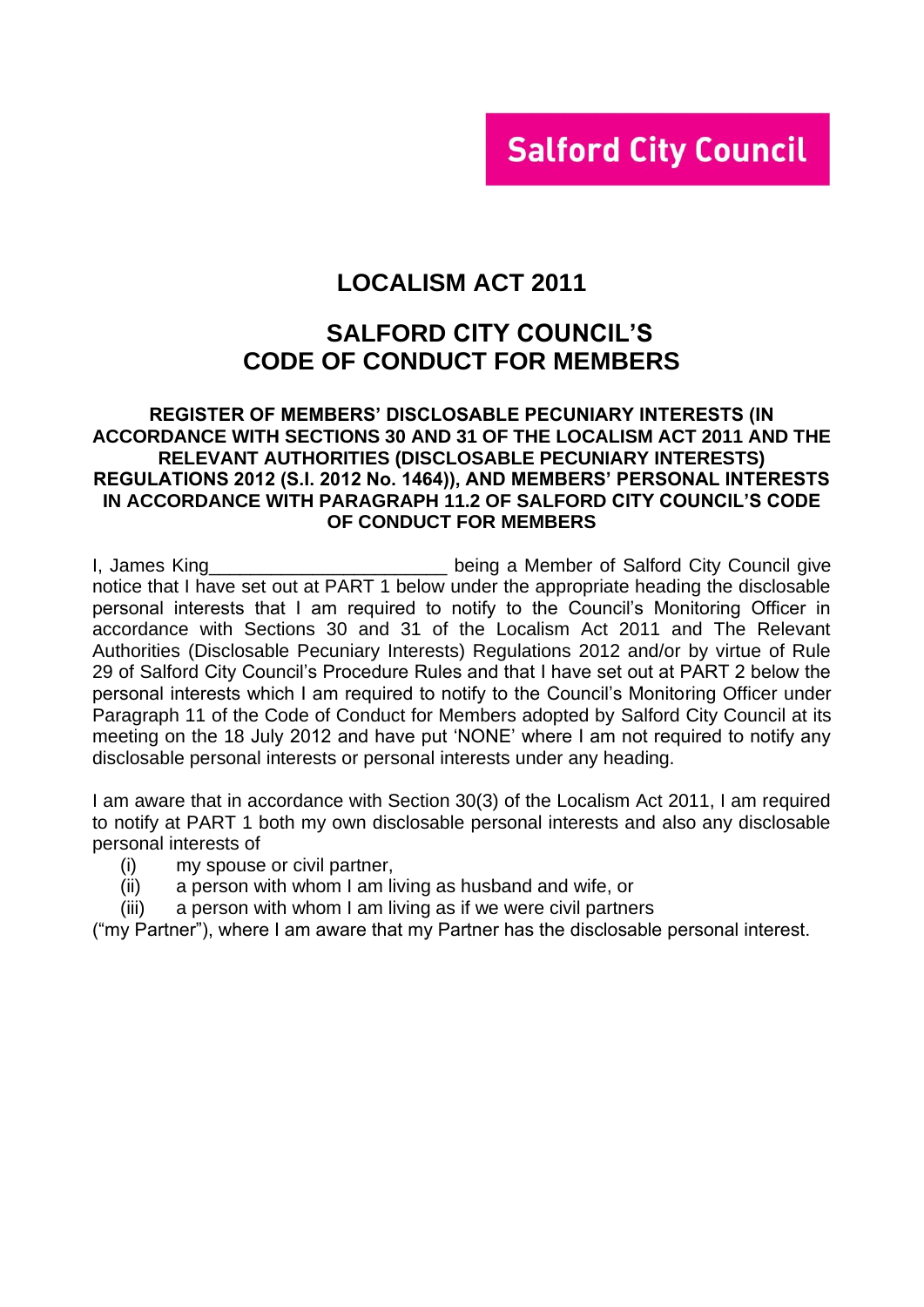# **PART 1**

# **DISCLOSABLE PECUNIARY INTERESTS**

#### **1. ANY EMPLOYMENT, OFFICE, TRADE, PROFESSION OR VOCATION CARRIED ON FOR PROFIT OR GAIN.**

| <b>Member</b> | <b>Partner</b>   |
|---------------|------------------|
|               | Emilia Liskova   |
| <b>None</b>   |                  |
|               | <b>EMTAS-SCC</b> |
|               |                  |
|               |                  |
|               |                  |
|               |                  |
|               |                  |
|               |                  |
|               |                  |

*NB: You need to include details of any employment or business in which you or your Partner are engaged. Employees should give the name of their employer. You should give the name of any company of which you or your Partner are a partner or remunerated director. Where you or your Partner hold an office, give the name of the person of the body which appointed you or your Partner (in the case of a teacher in a maintained school – the local education authority; in the case of an aided school – the school's governing body)*

### **2. SPONSORSHIP**

**James King – Labour Party/Co-operative Party**

*NB You must* declare *any payment or provision of any other financial benefit (other than from Salford City Council) made or provided to you in respect of any expenses incurred by you in carrying out your duties as a councillor, or towards your election expenses, within the period of 12 months ending with the day on which you give your notification to the Council's Monitoring Officer for the purposes of Section 30(1) of the Localism Act 2011 and/or by virtue of Rule 29 of Salford City Council's Procedure Rules. This includes any payment or financial benefit from a trade union within the meaning of the Trade Union and Labour Relations (Consolidation) Act 1992.*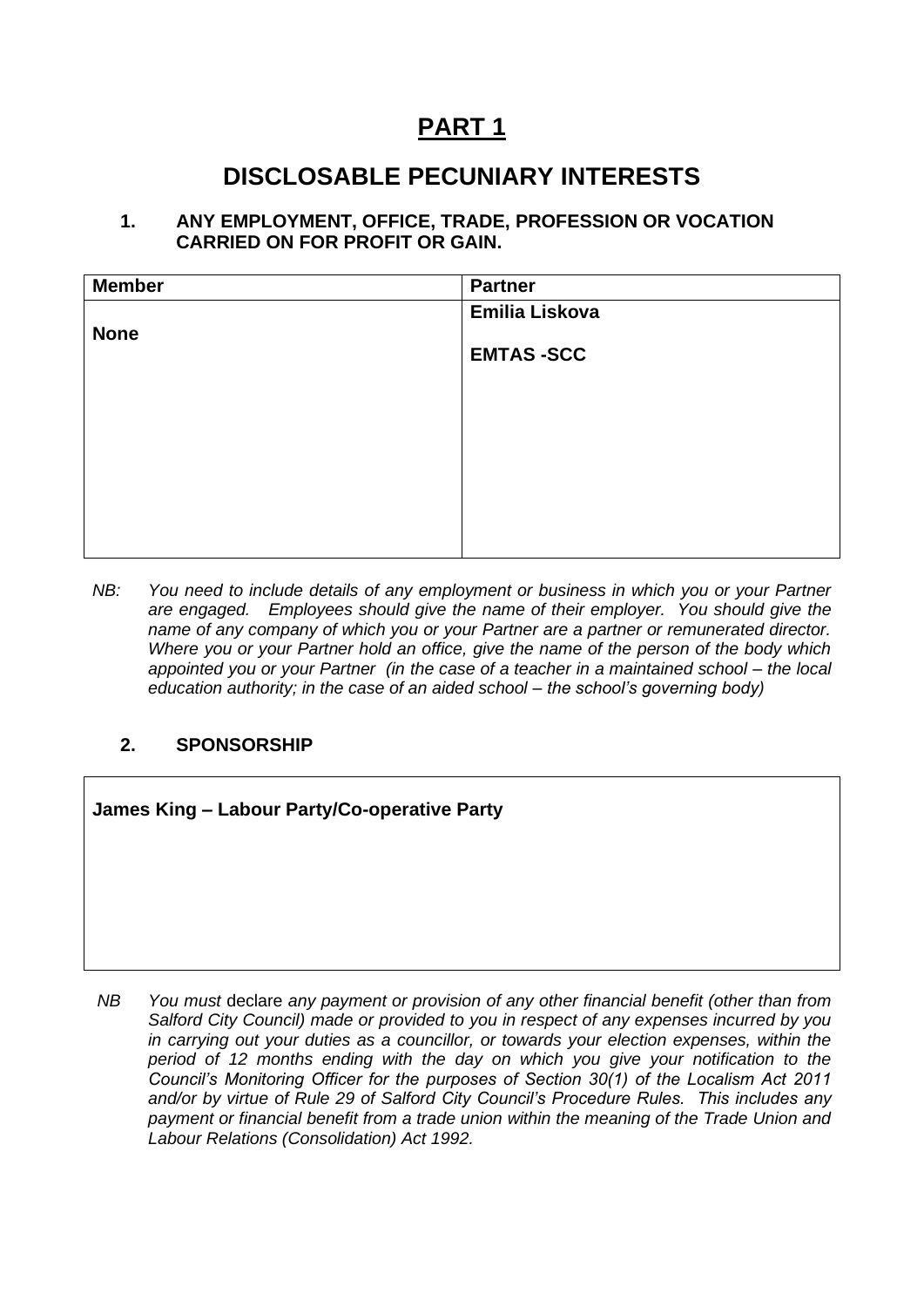### **3. CONTRACTS WITH THE COUNCIL**

| <b>Member</b> | <b>Partner</b> |
|---------------|----------------|
| <b>None</b>   | <b>None</b>    |
|               |                |
|               |                |
|               |                |

- *NB You should describe all contracts of which you are aware, which are made between the Council and* 
	- *(i) either yourself or your Partner or*
	- *(ii) a body in which you or your Partner have a beneficial interest (being a firm in which you or your Partner is a partner, or a body corporate of which you or your Partner is a director, or in the securities of which you or your partner have a beneficial interest),*

*which are not fully discharged and which are contracts under which goods or services are to be provided or works are to be executed.*

*Please note that the reference to "securities" means "shares, debentures, debenture stock, loan stock, bonds, units of a collective investment scheme within the meaning of the Financial Services and Markets Act 2000 and other securities of any description, other than money deposited with a building society.*

## **4. LAND IN THE AREA OF THE CITY COUNCIL**

| <b>Member</b>                     | <b>Partner</b> |
|-----------------------------------|----------------|
| 380 Lower Broughton Rd, The Cliff | <b>None</b>    |
|                                   |                |
|                                   |                |
|                                   |                |

*You should include any land (including houses, buildings or parts of buildings and any interests as mortgagee) within the City's boundaries in which you or your Partner, either alone or jointly, have a proprietary interest for your or your Partner's benefit. You should give the address or brief description to identify it. If you live in Salford you should include your home under this heading either as owner, lessee or tenant. You should also include any property from which you or your Partner receive rent, or of which you or your Partner are the mortgagee.*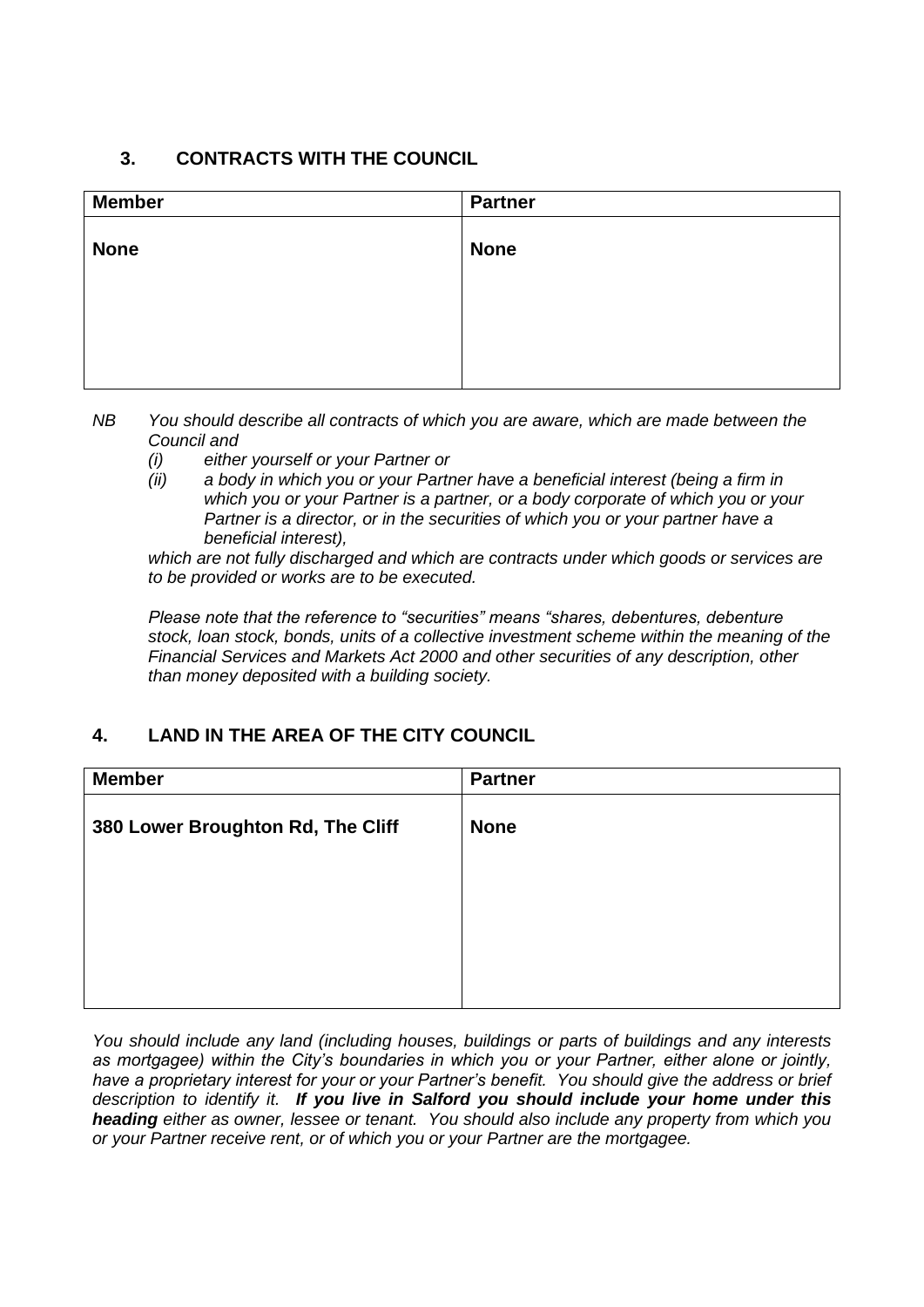### **5. LICENCES TO OCCUPY LAND**

| <b>None</b> |
|-------------|
|             |
|             |

*NB You should include any land (including buildings or parts of buildings) within the city's boundaries which you or your Partner have a right to occupy for 28 days or longer (either alone or jointly with others). You should give the address or a brief description to identify it.*

### **6. CORPORATE TENANCIES**

| <b>Member</b> | <b>Partner</b> |
|---------------|----------------|
| See above     | <b>None</b>    |
|               |                |

*[NB You should list here any tenancies of properties of which you are aware, where the*  landlord is the City Council and the tenant is a body in which you or your Partner have a *beneficial interest (being a firm in which you or your Partner is a partner, or a body corporate of*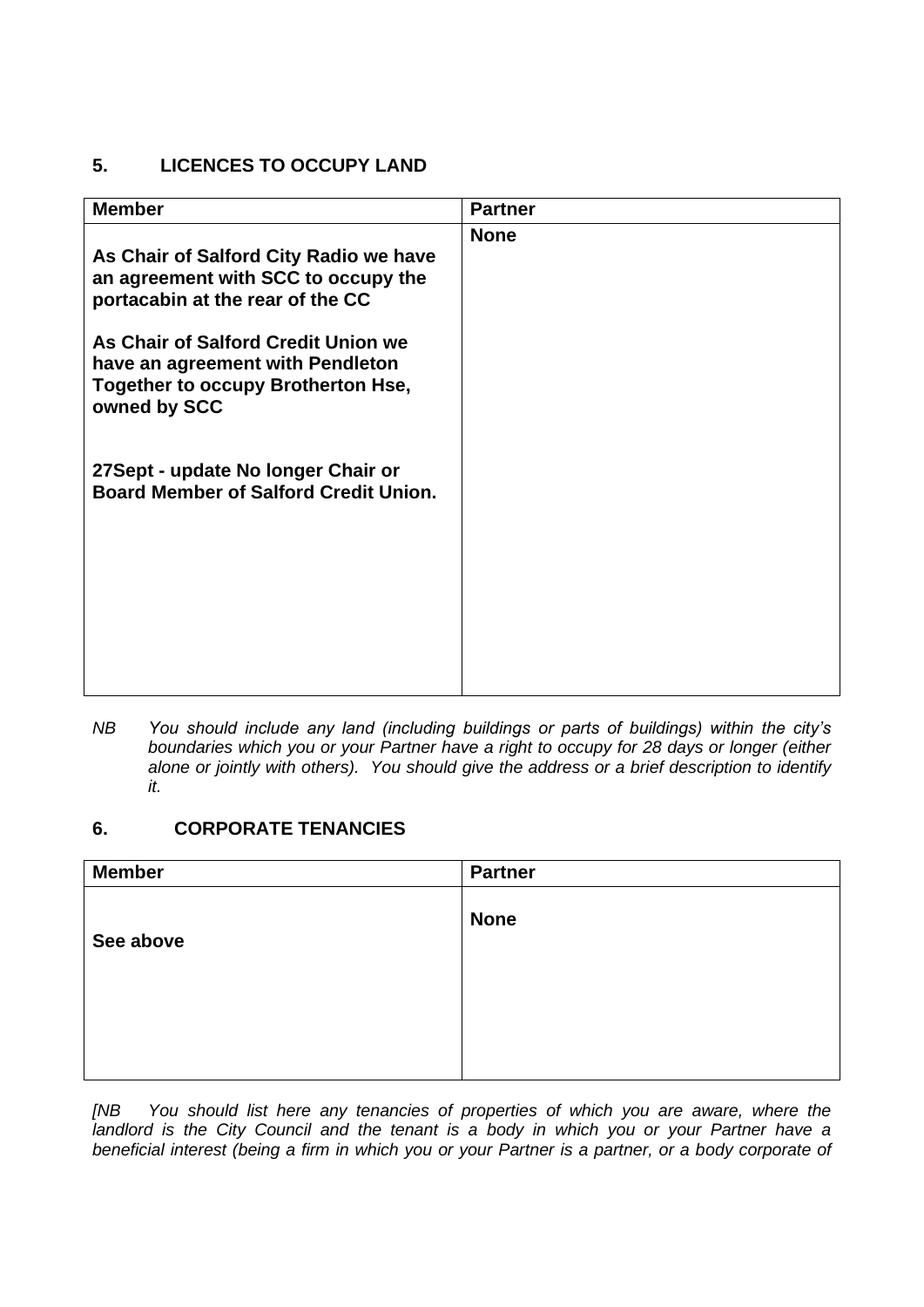*which you or your Partner is a director, or in the securities of which you or your partner have a beneficial interest).* 

*Please note that the reference to "securities" means "shares, debentures, debenture stock, loan stock, bonds, units of a collective investment scheme within the meaning of the Financial Services and Markets Act 2000 and other securities of any description, other than money deposited with a building society.*

### **7. SECURITIES**

| <b>Member</b> | <b>Partner</b> |
|---------------|----------------|
| <b>None</b>   | <b>None</b>    |
|               |                |
|               |                |
|               |                |
|               |                |
|               |                |
|               |                |

- *NB You should list here any beneficial interest of you or your Partner in securities of a body where –*
	- *(a) that body (to your knowledge) has a place of business or land within the City's boundaries; and*
	- *(b) either –*
		- *(i) the total nominal value of the securities held by you or your Partner exceeds £25,000 or one hundredth of the total issued share capital of that body; or*
		- *(ii) if the share capital of that body is of more than one class, the total nominal value of the shares of any one class in which you or your Partner has a beneficial interest exceeds one hundredth of the total issued share capital of that class.*

*Please note that the reference to "securities" means "shares, debentures, debenture stock, Loan stock, bonds, units of a collective investment scheme within the meaning of the Financial Services and Markets Act 2000 and other securities of any description, other than money*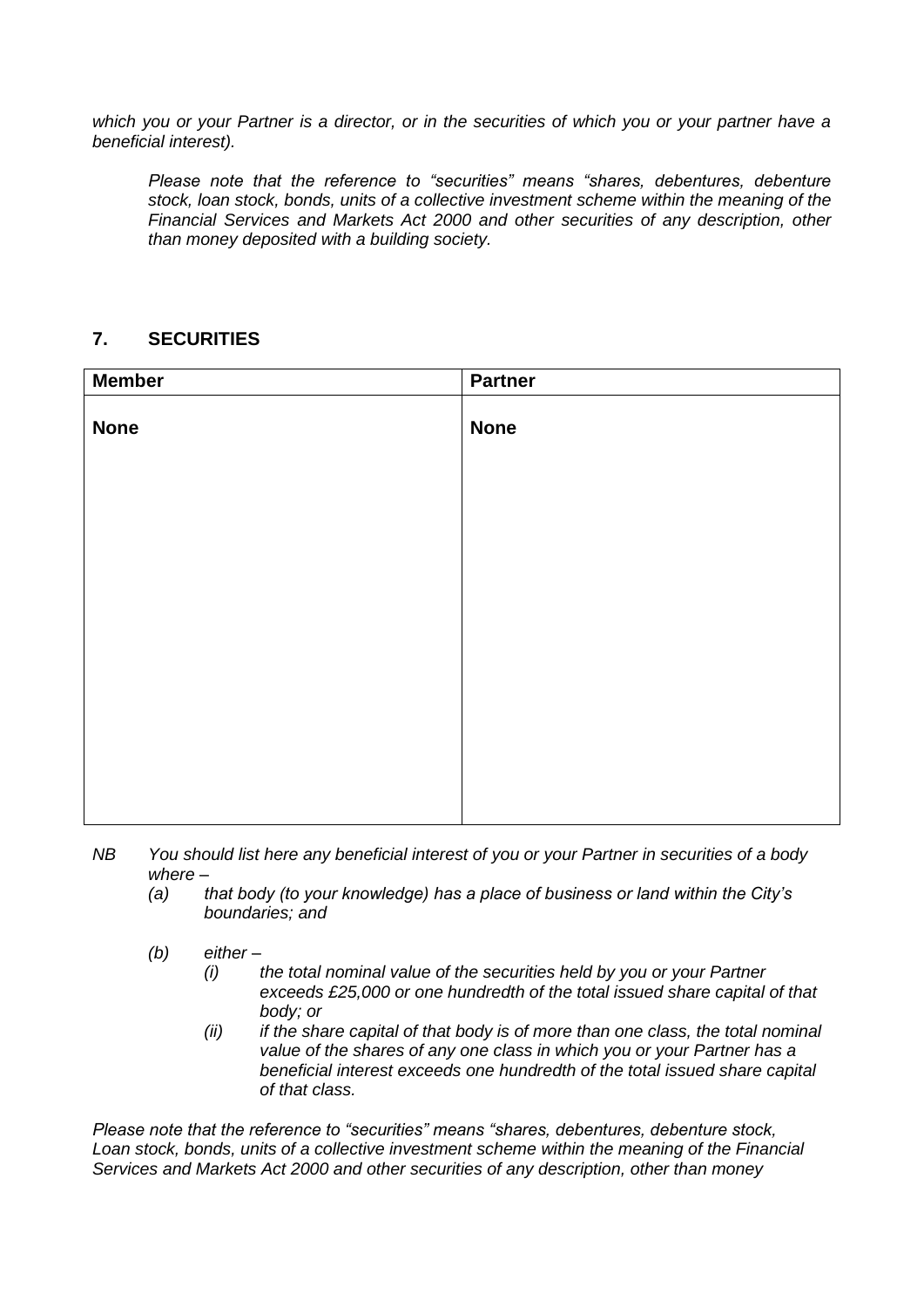*deposited with a building society*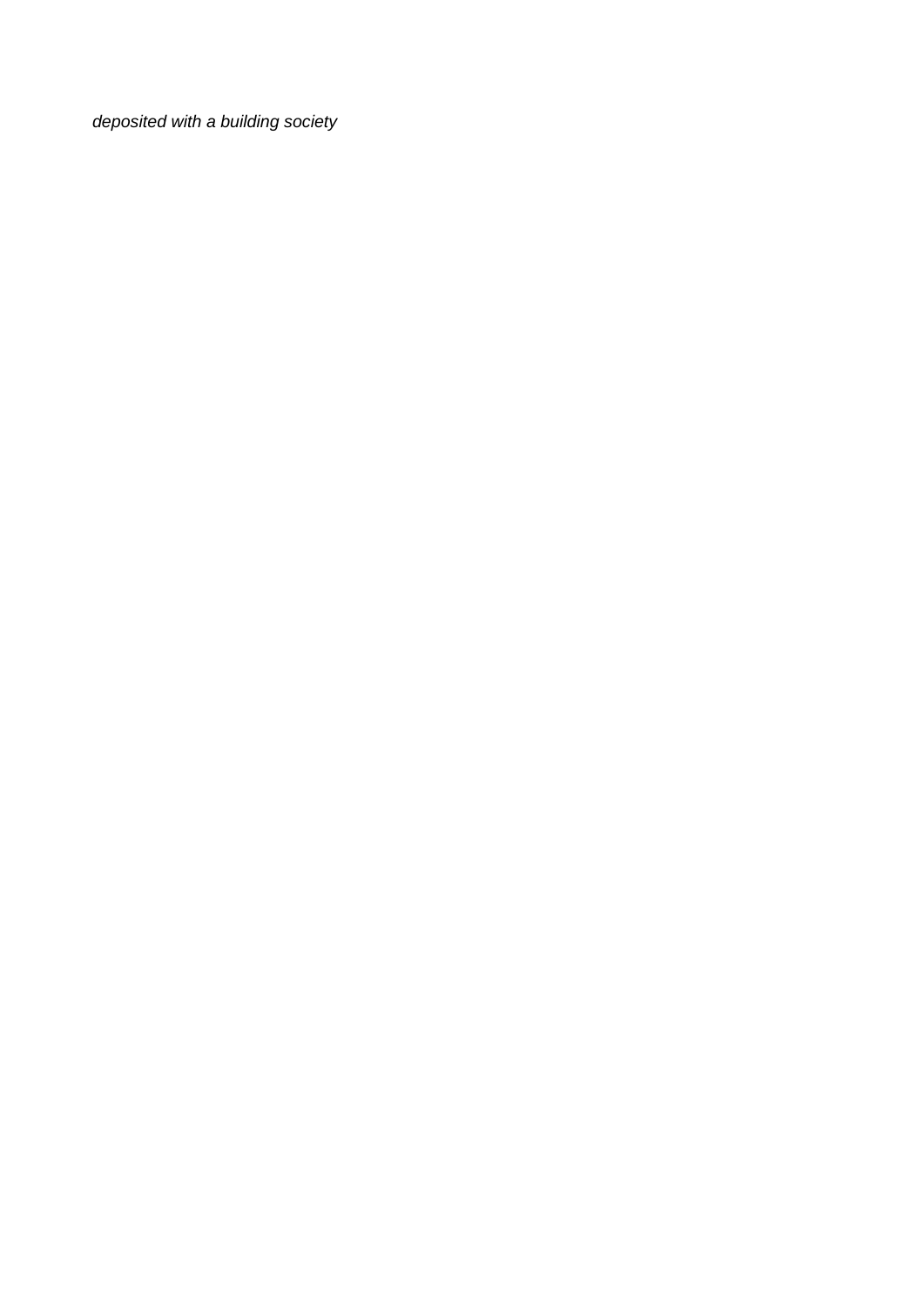# **PART 2**

# **PERSONAL INTERESTS**

**1. BODIES TO WHICH YOU ARE APPOINTED OR NOMINATED BY THE COUNCIL**

**GMCA -Scrutiny Cttee -Scrutiny member St Thomas of Canterbury RC Primary School - Governor**

- *NB You should record here details of your position of general control or management, in any –*
	- *Body to which you have been appointed or nominated by*
	- *Salford City Council as its representative.*

### **2. INTERESTS IN CHARITIES, SOCIETIES AND OTHER BODIES**

**The Co-op Group, Labour Party, Co-op Party, Fabians, Unite the Union, Mcr & Dist Beekeepers Association, Greater Manchester Mutual Ltd, Chorlton Land, Salford Radio Station, Salford Credit Union, Chorlton Community Land Trust**

- *NB You should record here details of your position of general control or management, in any –*
	- *Public authority or body exercising functions of a public nature;*
	- *Company, industrial and provident society, charity, or body directed to charitable purposes. (Freemasons should include here membership of the Masonic Grand Charity)*
	- *Body whose principal purposes include the influence of public policy, including party associations, trade union or professional association.*

### **3. GIFTS AND HOSPITALITY**

**Bottle of wine and box of chocolates, approx. £30/35 in total donated to a local school.**

**Bottle of Whiskey -value approx. £35. For services to Salford Credit Union as Chair, Vice Chair and Board member for a number of years. May donate to school/charity**